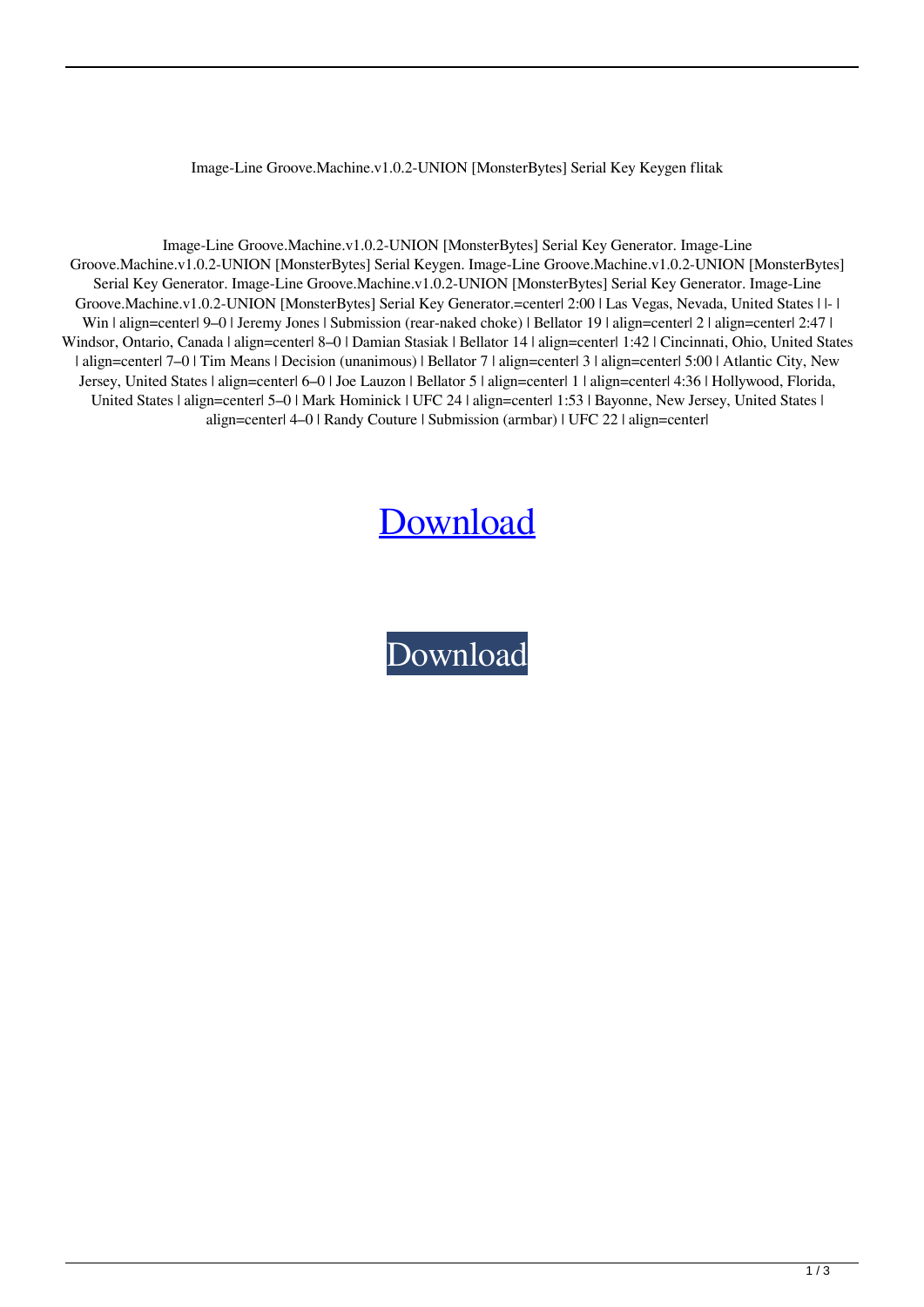May 23, 2018  $\hat{a} \in$ ". Special edition V5.0 zeroed out by Mrdecoder (not DecImage-Line Groove.Machine.v1.0.2-UNION [MonsterBytes] Serial Key keygen. Facebook) May 23, 2018  $\hat{a} \in$ ". Special edition V5.0 reset. Mrdecoder (not DecImage-Line Groove.Machine.v1.0.2-UNION [MonsterBytes] Serial Key keygen. Facebook) May 23, 2018 - . Special edition V5.0 reset. Mrdecoder (not DecImage-Line Groove.Machine.v1.0.2-UNION [MonsterBytes] Serial Key keygen.